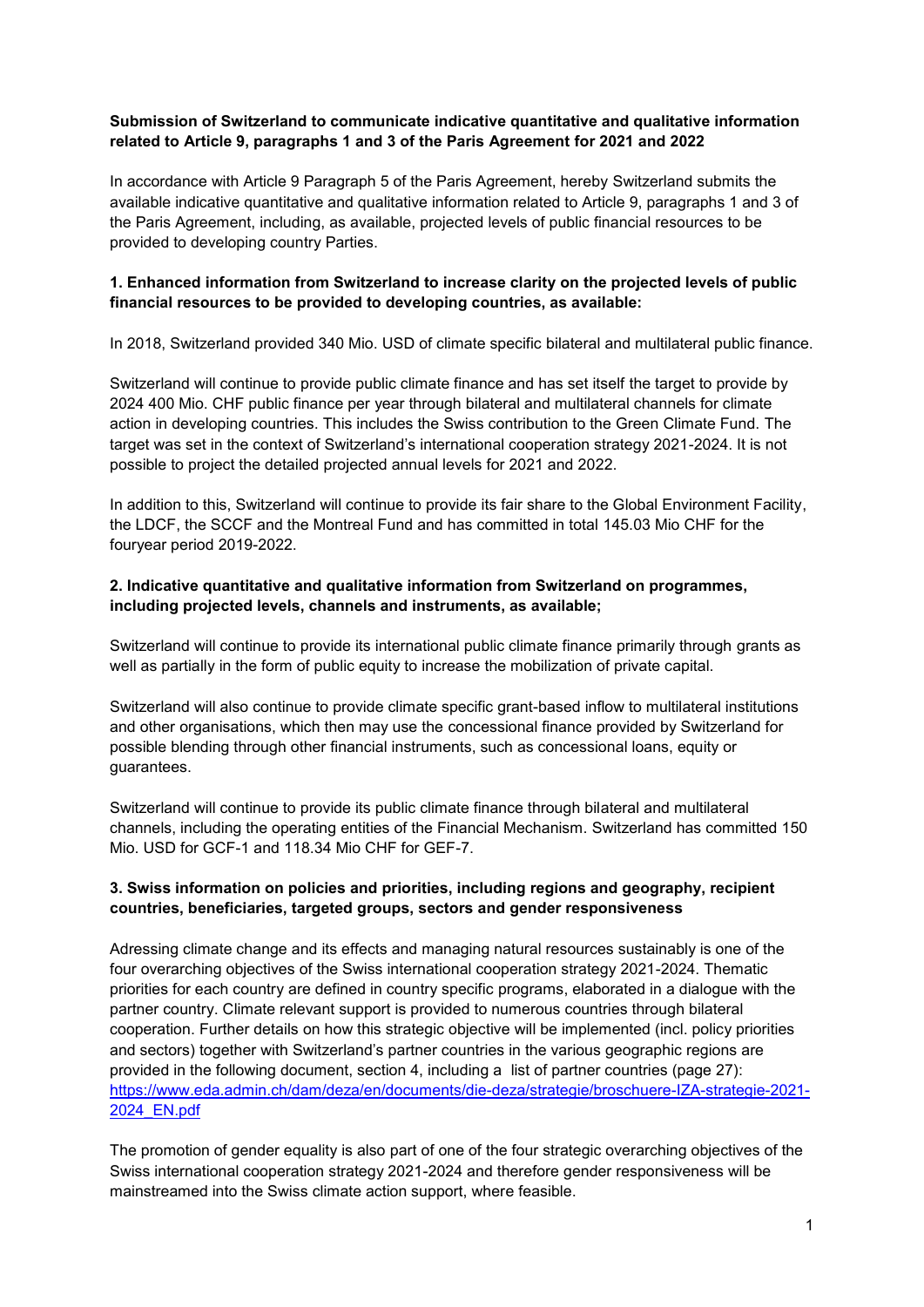**Geographic focus,** according to the Swiss international cooperation strategy 2021-2024**:**

# The **Economic Cooperation and Development of the Swiss State Secretariat for Economic Affairs** focuses its bilateral interventions on the following countries:

- Albania
- **Azerbaijan**
- Bosnia and Herzegovina
- **Colombia**
- **Egypt**
- **Ghana**
- Indonesia
- Kosovo
- Kyrgyzstan
- -
- North Macedonia
- Peru
- **Serbia**
- South Africa
- Tajikistan
- **Tunisia**
- Ukraine
- Uzbekistan
- Vietnam

The **Swiss Development Cooperation** (SDC) is primarily active in the following countries:

- **Afghanistan**
- Albania
- **Bangladesh**
- Benin
- Bolivia
- Bosnia and Herzegovina
- Burkina Faso
- Central African Republic
- Central America (Nicaragua, Honduras)
- Central Asia (Kyrgyzstan, Tajikistan, Uzbekistan)
- Chad
- Colombia
- Cuba
- The Greatest Lakes Region (Rwanda, Burundi, Democratic Republic of the Congo)
- Horn of Africa (Somalia, Ethiopia, Kenya)
- Haiti
- Hindu Kush (Afghanistan, Pakistan)
- Kosovo
- Mali
- Mekong region (Cambodia and Lao's People's Democratic Republic)
- Middle East (Syria, Lebanon, Jordan, Iraq)
- **Moldova**
- **Mongolia**
- **Mozambique**
- **Myanmar**
- **Nepal**
- **Niger**
- North Africa (Tunisia, Libya, Morocco, Egypt, Algeria)
- North Korea
- North Macedonia
- Occupied Palestinian Territory
- **Serbia**
- South Caucasus (Georgia, Armenia, Azerbaijan)
- South Sudan
- Southern Africa
- Sudan / Eritrea
- Tanzania
- **Ukraine**
- Yemen

In addition, **SDC's Global Programme Climate Change and Environment (GPCCE)** follows a global and regional approach. It supports innovative climate action and collaborates with governments at global level, in selected regions and countries to create enabling environments for ambitious climate actions and climate resilient development. The country and activity selection criteria are needs, effectiveness and sustainability as well as the political will and role of the country or region in addressing the global challenge.

GPCCE works with partner countries on topics where it can generate a genuine added value and achieve highest global benefit within the limits of the given financial and human resources.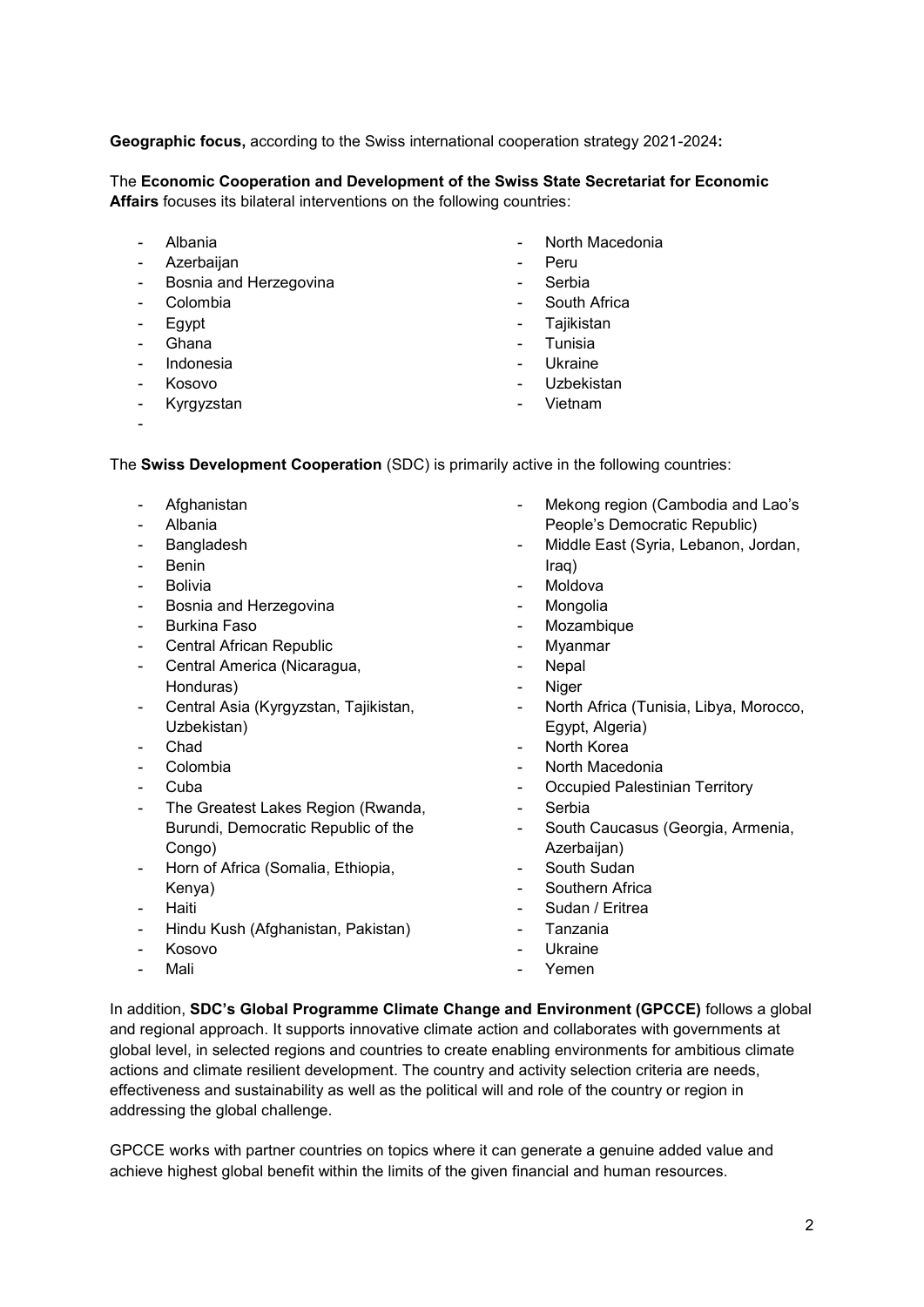SECO Climate Network (CN) is a center of competence and support to the development cooperation sections of the Swiss State Secretariat for Economic Affairs (SECO) in the field of climate change. It supports the implementation of the Swiss international cooperation strategy 2021-2024. It strengthens expertise and awareness to climate risks and opportunities within SECO operations. It works towards a greater mobilization of private funds for climate. It supports SECO's operations in systematically taking climate risks and mitigation and adaptation measures into account in the design and monitoring of its activities.

# **4. Swiss information on purposes and types of support: mitigation, adaptation, crosscutting activities, technology transfer and capacity-building**

Switzerland will continue to provide support for mitigation, adaptation and cross-cutting activities. In 2017 and in 2018 Switzerland has provided slightly more public climate finance on a grant equivalent basis for adaptation activities in developing countries than for mitigation activities. Switzerland will continue to aim for a balance between its support to developing countries for mitigation and adaptation activities on a grant equivalent basis for 2021 and 2022.

Switzerland will pursue to provide technology transfer and capacity-building support for climate action to developing countries. Technology transfer and capacity-building will continue to be an integral part of most projects and programs of the Swiss bilateral climate support to developing countries.

## **5. Information on the factors that providers of climate finance look for in evaluating proposals, in order to help to inform developing countries**

Switzerland supports innovative climate action and collaborates with governments in selected regions/countries to create enabling environments for ambitious climate actions and climate resilient development. Switzerland is active in thematic areas and geographic contexts where it can build on Swiss expert's knowledge and experiences such as for example energy efficiency in the building sector or Disaster Risk Reduction in mountainous regions. Projects are selected based on country priorities and needs (as per their NDCs); political will and enabling environment in the recipient country; as well as sustainability and scalability potential of a project.

Project proposals with a geographic focus on Swiss partner countries (cf. list above) have a higher chance to be taken into account.

In addition, Switzerland supports several multilateral (see above) and global initiatives, which work towards a paradigm shift at global level in one specific thematic field, such as the Climate and Clean Air Coalition (CCAC).

## **6. An indication of new and additional resources to be provided, and how it determines such resources as being new and additional**

Switzerland notes that the Paris Agreement does explicitly not call for new and additional resources.

Switzerland's development assistance has gradually shifted to place an enhanced focus on climate change, thus pushing the envelope of climate-relevant and climate-proofed programmes and projects in developing countries. These strategic decisions lead to a remarkable progression compared to previous efforts. Switzerland therefore will continue to consider and determine its provided climate finance as new and additional.

#### **7. Information on national circumstances and limitations relevant to the provision of ex ante information**

The Swiss climate support to developing countries is financed primarily through the 4-year framework credits for international cooperation and partially also through its 4-year framework credit for the global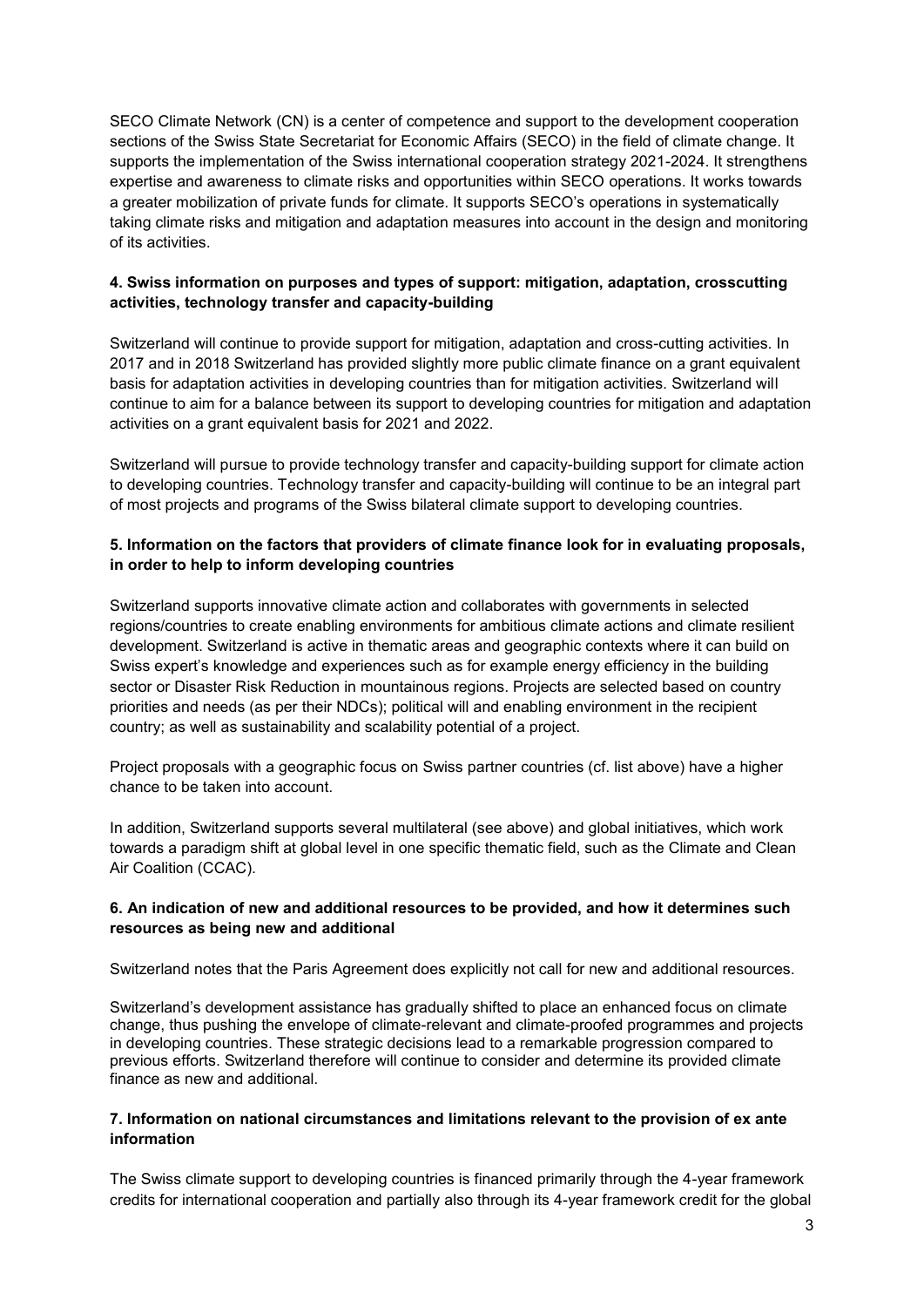environment. Those 4-year framework credits are decisions of the parliament on the maximum available funds during the given period for this specific purpose. The current 4-year framework credits and the accompanying strategy for international cooperation run from 2021-2024. The current 4-year framework credit for the global environment runs from 2019-2022.

In addition to the framework credits, Switzerland has annual budget cycles. During the annual parliamentary debate on the budget the Swiss parliament can adjust the foreseen budget based on the 4-year framework credits, given the fact that the 4-year framework credits are considered as maximum available funds. Therefore, the full realization of the objectives described in the strategies related to the 4-year frameworks might depend, to some extent, to the annual budgetary decisions of the Swiss parliament.

The Swiss support to developing countries for climate action is deployed in a demand driven manner and therefore can only be provided if the Swiss partner countries also prioritize climate actions in our partnership and within their countries (as per their NDC and other relevant national strategies and policies) and demonstrate engagement at national and potentially subnational level accordingly. The demand and absorption capacity of our partner countries is therefore a crucial element for the level and focus of our climate support provided to developing countries.

# **8. Swiss information on relevant methodologies and assumptions used to project levels of climate finance**

The projected levels are based on political targets (e.g. goal of 400 Mio CHF per year by 2024, set by the Federal Council) or actual commitments (e.g. contribution to GCF-1 or GEF-7).

# **9. Swiss information on challenges and barriers encountered in the past, lessons learned and measures taken to overcome them**

In 2014, a "Report on Effectiveness" assessed the climate effectiveness of Swiss International Cooperation 2000-12<sup>1</sup>. A subsequent assessment of recent years is planned for 2021. In 2014, the authors of the report faced the challenge that international standards for measuring climate adaptation were "only beginning to emerge". Data for monitoring and reporting climate impact was often not available, including no baselines. The authors noted that "effectiveness of adaptation projects is particularly difficult to quantify, as adaptation results are often of a qualitative nature and visible only in the long-term".

The analysis concluded that the Swiss-funded projects carried out between 2000 and 2012 have been moderately to strongly effective in achieving climate-relevant development results. More than 90% of the projects were assessed as being effective in terms of climate mitigation or adaptation. The study recommended (i) to improve measurement of climate impacts, including definition of baselines, (ii) enhance mainstreaming of climate aspects into all operation of international cooperation, and (iii) to further harmonize approaches and definitions.

In the following years, Switzerland has defined common climate reference indicators and harmonized methodologies for climate finance accounting. Further, we would like to highlight that the awareness raising on the impact of climate change continues to be critical and needs to be strengthened.

The Swiss Agency for Development and Cooperation (SDC) intends to integrate climate change, environment and disaster risk reduction considerations into all its operations in forthcoming years. This is done based on the SDC "Climate, Environment and Disaster Risk Reduction Integration Guidance (CEDRIG)". Specific trainings and workshops are provided to cooperation offices and collaborators, based on demand.

-

<sup>1</sup> [https://www.eda.admin.ch/dam/deza/en/documents/publikationen/Wirkungsberichte/234508-wirkungsbericht-](https://www.eda.admin.ch/dam/deza/en/documents/publikationen/Wirkungsberichte/234508-wirkungsbericht-2014-klimawandel_EN.pdf)[2014-klimawandel\\_EN.pdf](https://www.eda.admin.ch/dam/deza/en/documents/publikationen/Wirkungsberichte/234508-wirkungsbericht-2014-klimawandel_EN.pdf)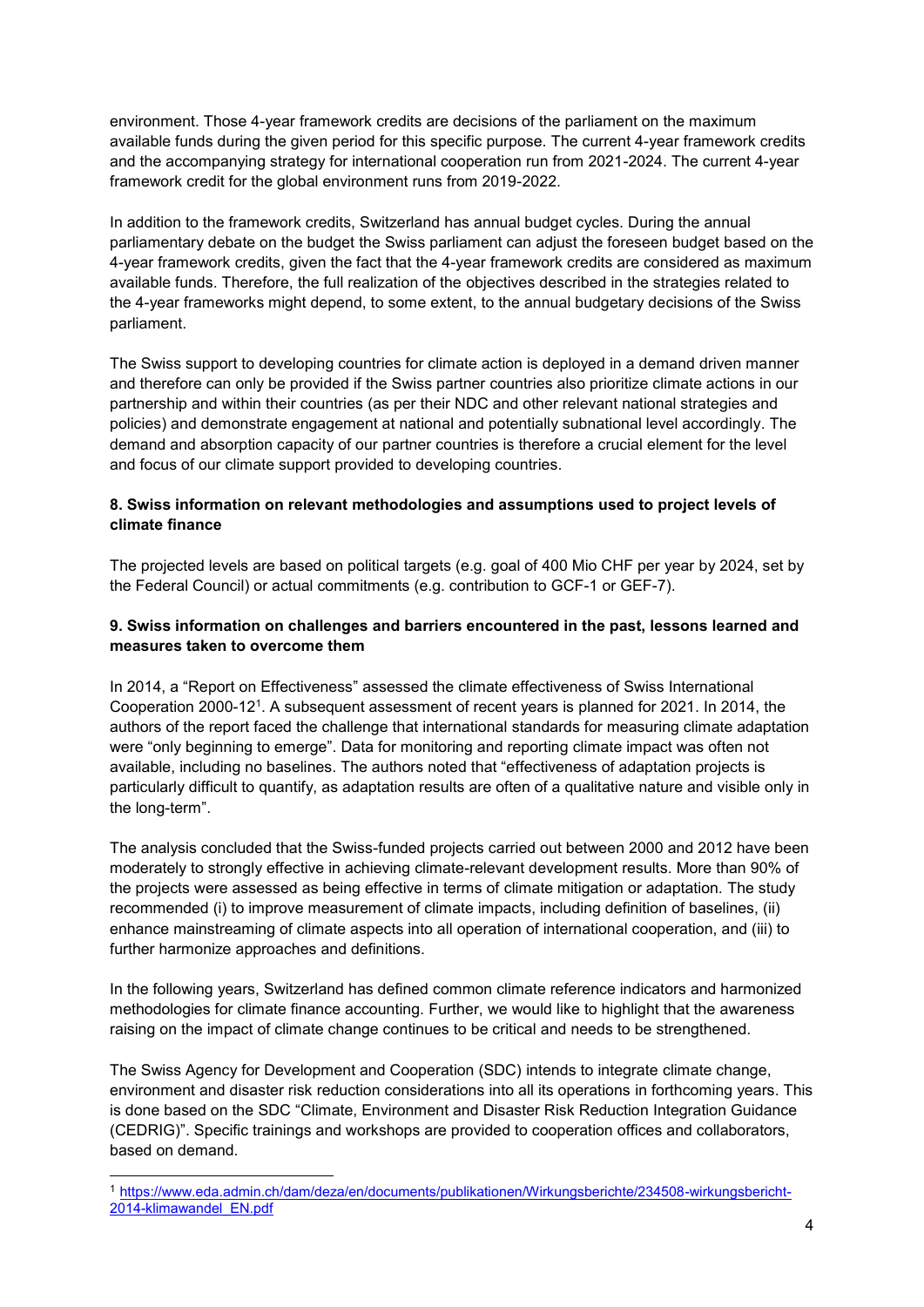**10. Information on how Switzerland is aiming to ensure a balance between adaptation and mitigation, taking into account the country-driven strategies and the needs and priorities of developing country Parties, especially those that are particularly vulnerable to the adverse effects of climate change and have significant capacity constraints, such as the least developed countries and small island developing States, considering the need for public and grant-based resources for adaptation**

In 2017 and in 2018 Switzerland has provided slightly more public climate finance on a grant equivalent basis for adaptation activities in developing countries than for mitigation activities. Switzerland will continue to aim for a balance between its support to developing countries for mitigation and adaptation activities on a grant equivalent basis for 2021 and 2022.

The Swiss support to developing countries for climate action is deployed in a demand driven manner, where the majority of partner countries prioritizes adaptation over mitigation.

Switzerland will continue to provide its climate action support in particular for adaptation actions primarily through grants.

## **11. Action and plans from Switzerland to mobilize additional climate finance as part of the global effort to mobilize climate finance from a wide variety of sources, including on the relationship between the public interventions to be used and the private finance mobilized**

Switzerland remains committed to increasing its share of mobilised private finance as part of its climate finance spending. It is also keen to advance efforts at the international level to collectively capture and report on private climate finance mobilised through multilateral channels and to fully capture the outflow of public climate finance by multilateral institutions.

In 2018, Switzerland has mobilized approximately 100 Mio. USD private climate finance through its contributions to multilateral organisations and has mobilized 112 Mio USD private climate finance through bilateral co-financing. Switzerland aims to continue to increase its share of mobilized private climate finance in 2021 and 2022.

## **12. Swiss information on how financial support effectively addresses the needs and priorities of developing country Parties and supports country-driven strategies**

Relating to multilateral programming – likewise the bilateral programming – Swiss delegates will continue to advocate for country ownership (implying country need-based programming) and impact oriented programming in the various multilateral funding institutions and governing bodies of multilateral climate finance funding schemes, in which Switzerland will participate as a contributor.

All multilateral activities supported by Switzerland will continue to ensure that their activities are endorsed by the recipient countries to ensure the projects fit within the recipient countries' priorities and that the funded interventions are sustainable.

In addition, most multilateral institutions, which are active in the area of climate finance, have started initiatives for a better integration and alignment of their portfolio with the communicated nationally determined contributions of developing countries. The more detailed and precise the nationally determined contributions are formulated, the easier it will be for agencies to align their investments and initiatives with the national priorities of developing countries. In the past, this has been very challenging since the Biennial Update Reports, which could be used to communicate the needs and priorities of developing countries, have not been submitted on time by multiple Parties or have not been submitted at all.

**13. Information on how support provided and mobilized by Switzerland is targeted at helping developing countries in their efforts to meet the long-term goals of the Paris Agreement, including by assisting them in efforts to make finance flows consistent with a pathway towards low greenhouse gas emissions and climate-resilient development**